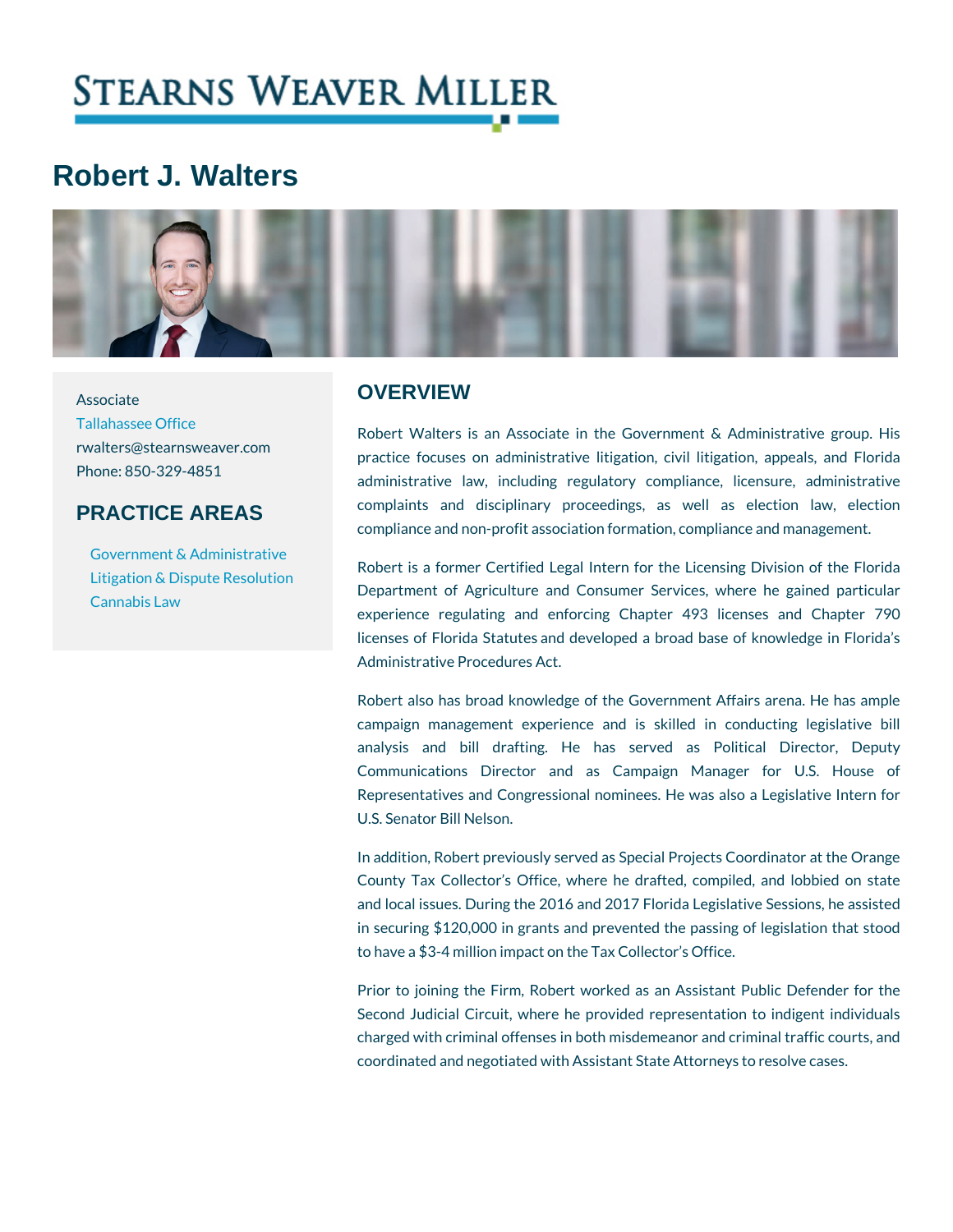# REPRESENTATIVE EXPERIENCE

Florida Licensure, Administrative Complaints, & Disciplinary Proceedings

Represents licensees, regulated entities and interested parties before regula the Division of Administrative Hearings, and in Florida s circuit and appellate courts to obtain line and ensure compliance.

Advises and represents clients in compliance, disciplinary and appellat professional boards

Represented a Qualified Organization in obtaining a reversal of a licens Disabilities.

Regulatory Compliance and Association Creation and Management

Routinely advises regulated entities and licensees in Florida regulatory compl

### PROFESSIONAL & COMMUNITY INVOLVEMENT

The Florida Bar

Administrative Law Section, 2021-Present

William H. Stafford Inn of Court, Associate, 2021-Present

Young Democrats of Orange County, President, 2016-2017

## PUBLICATIONS & PRESENTATIONS

[Events](/blog/category/events/) [: Ethics Training Part I: Art. II, Section 8\(a\)-\(f\) & \(h\) of the Florida Constitution, Conflict of Interest](https://www.floridaconstitutionalofficers.com/events.html)  [Requirements & Case Studies](https://www.floridaconstitutionalofficers.com/events.html) FACO Virtual Summer | Committee r2e0n2c2e

[Events](/blog/category/events/) [: Constitutional Officer Independence & Public Officer Standing Part I: Doctrine History](https://www.floridaconstitutionalofficers.com/events.html) FACO Virtual Summer | Columity crae 0222

[Events](/blog/category/events/) [: Ethics for Florida Government Employees](https://www.floridaconstitutionalofficers.com/events.html) | April 2022

[Government & Administrative News Update](/blog/category/government-administrative-news-updates/) Publications : Two New Laws Immediately Impact Florida Healthcare **[Providers](https://conta.cc/3JnefZi)** Stearns Weaver Miller News I U2p0d2a2te

[Publications](/blog/category/publications/) [: Appellate Case Notes](https://flaadminlaw.org/wp-content/uploads/2022/04/ADM-Newsletter-3-22.pdf)  Administrative Law Section of The FilMaidcah B2a0r2 & lewsletter